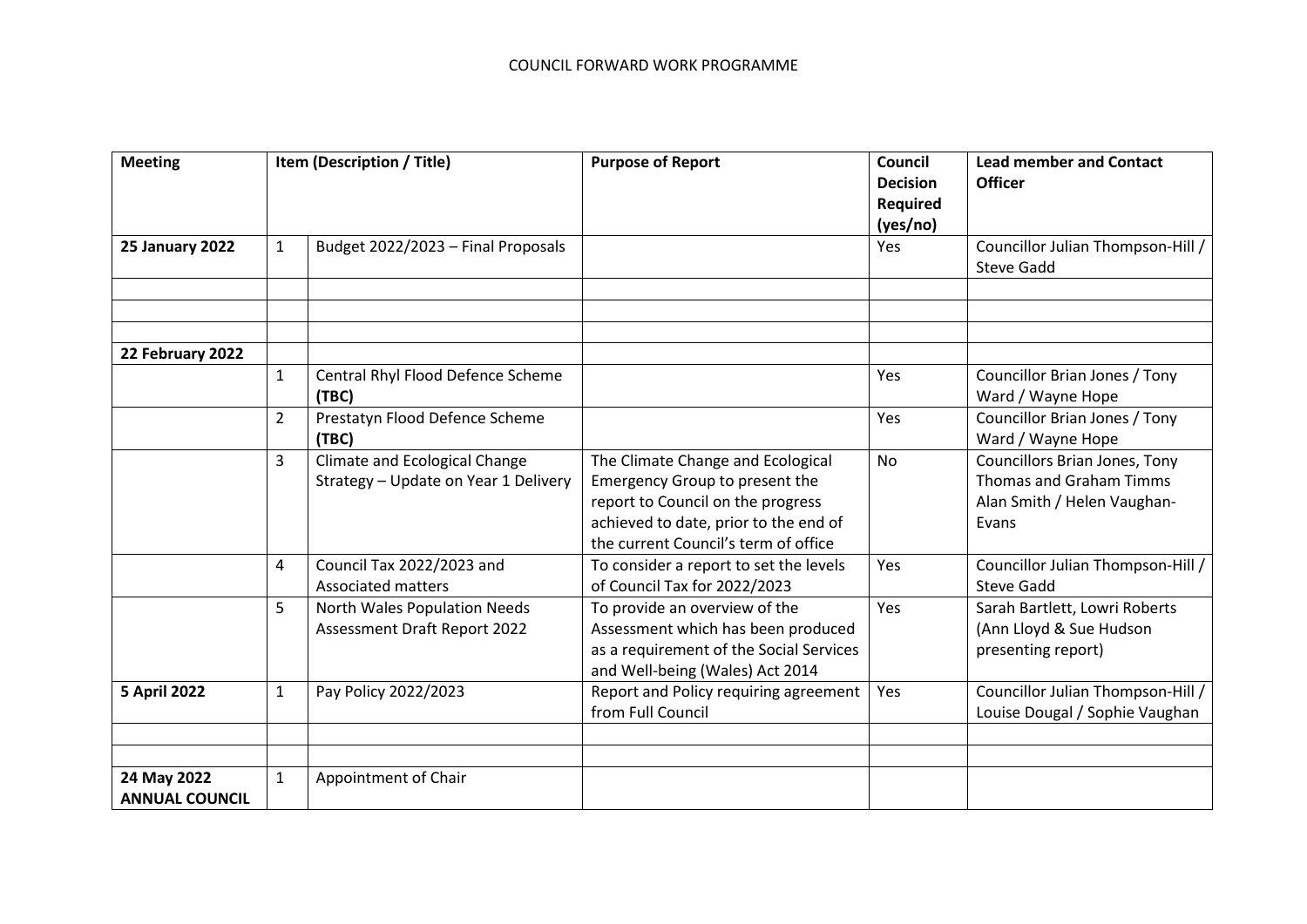## COUNCIL FORWARD WORK PROGRAMME

|                  | $\overline{2}$ | Appointment of Vice-Chair |  |  |
|------------------|----------------|---------------------------|--|--|
|                  |                |                           |  |  |
|                  |                |                           |  |  |
| 5 July 2022      |                |                           |  |  |
|                  |                |                           |  |  |
|                  |                |                           |  |  |
| 6 September 2022 |                |                           |  |  |
|                  |                |                           |  |  |
|                  |                |                           |  |  |
| 11 October 2022  |                |                           |  |  |
|                  |                |                           |  |  |
|                  |                |                           |  |  |
| 6 December 2022  |                |                           |  |  |
|                  |                |                           |  |  |
|                  |                |                           |  |  |

## **FUTURE ITEMS**

| Real Living Wage Accreditation | Report requested by Council to consider the | Councillor Julian Thompson-Hill/ Catrin   TBC |  |
|--------------------------------|---------------------------------------------|-----------------------------------------------|--|
|                                | steps to becoming an accredited Real Living | Roberts / Sophie Vaughan                      |  |
|                                | Wage Employer                               |                                               |  |

## *Note for Officers – Full Council Report Deadlines*

| Meetinc | <b>dline</b><br>"−<br>. | Meeting | ---<br>----<br>$\mathbf{m}$ | Meeting | ---<br>,,, |
|---------|-------------------------|---------|-----------------------------|---------|------------|
|         |                         |         |                             |         |            |